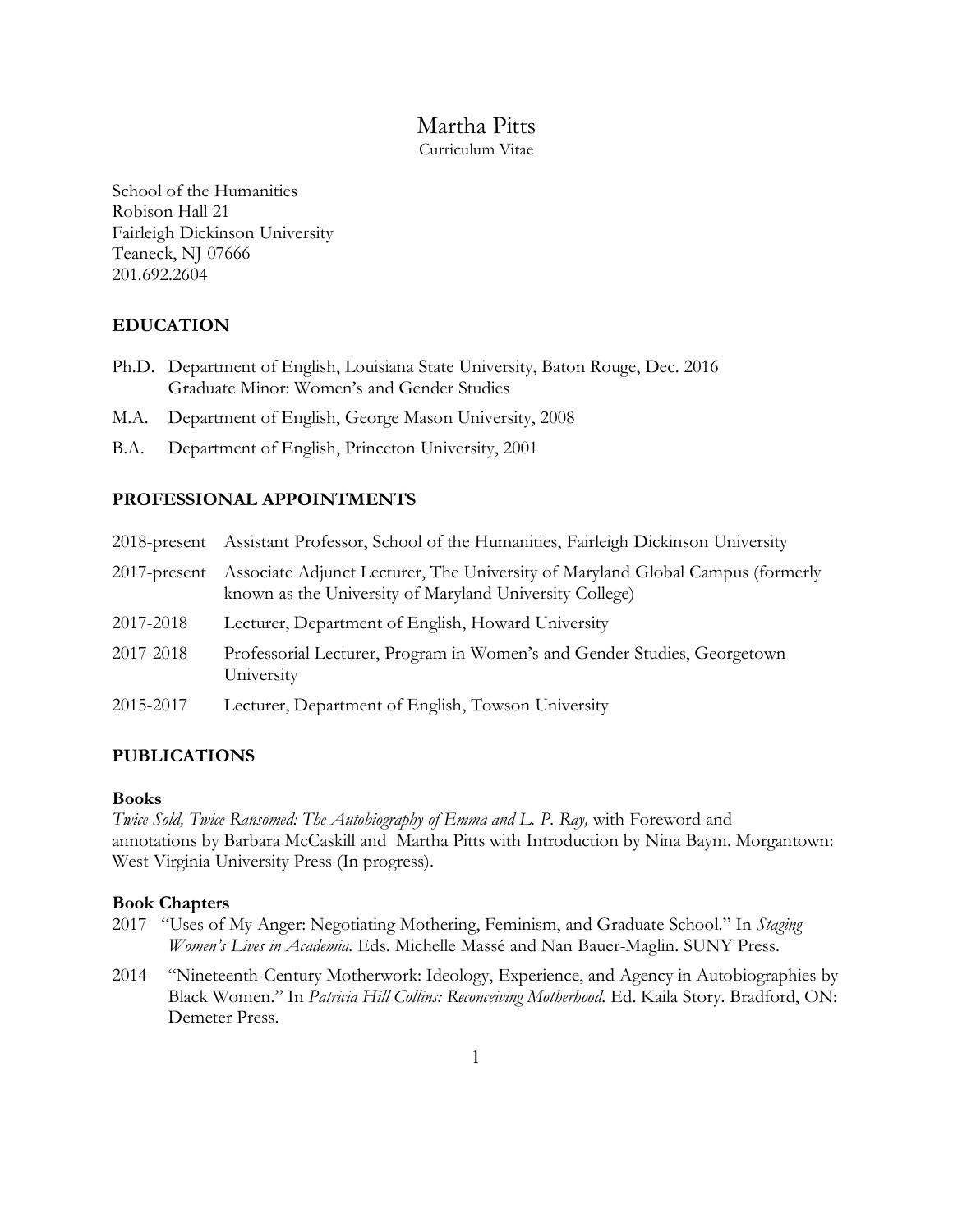#### **Encyclopedia Entries**

- 2008 "Joseph Dandridge Bibb." In *African American National Biography*. Eds. Henry Louis Gates, Jr. and Evelyn Brooks Higginbotham. New York: Oxford UP.
- 2008 "Naomi Sims." In *African American National Biography.* Eds. Henry Louis Gates, Jr. and Evelyn Brooks Higginbotham. New York: Oxford UP.

#### **Book Reviews**

2012 Review of Eliza Potter, *A Hairdresser's Experience in High Life*. Ed. Xiomara Santamarina. Chapel Hill: U of North Carolina P. 2009. 264 pp. *Callaloo*.

#### **Manuscripts in Submission**

- 2020 Amanda Berry Smith and the Politics and Possibilities of "Home" and Black Atlantic Geographies, 20 pages.
- 2019 "Susie King Taylor's Civil War Nursing Narrative and the Black Archive." *Legacy* (Invited to Resubmit), 30 pages.

#### **Manuscripts in Preparation**

2020 "Western Black Women's Life Writing and Feminist Critical Regionalism." *Gender and the American West*, Routledge Gender Companion.. Ed. Susan Bernardin. (In progress)

#### **Creative Nonfiction**

2016 "Happy-To-Be-Nappy Barbie." In *Composing to Communicate: A Student's Guide*. Ed. Robert Saba. Boston, MA: Cengage Learning.

### **AWARDS AND FELLOWSHIPS**

- 2019 University College Research/Creative Writing Grant, Fairleigh Dickinson University
- 2018 Junior Faculty Writing and Creative Works Summer Academy, Howard University
- 2015 National Women's Studies Association Women of Color Leadership Project
- 2012 Society for the Study of American Women Writers Travel Award
- 2011 National Endowment for the Humanities Summer Institute Fellowship, "The Role of Place in African American Biography"

#### **SELECTED CONFERENCE ACTIVITY**

2020 Civil Wars, Civil Rights: Susie King Taylor's Nursing Memoir and A Narrative of Gendered Dissent. Society of Nineteenth-Century Americanists, Coral Gable, FL, April 2-5. (CANCELLED)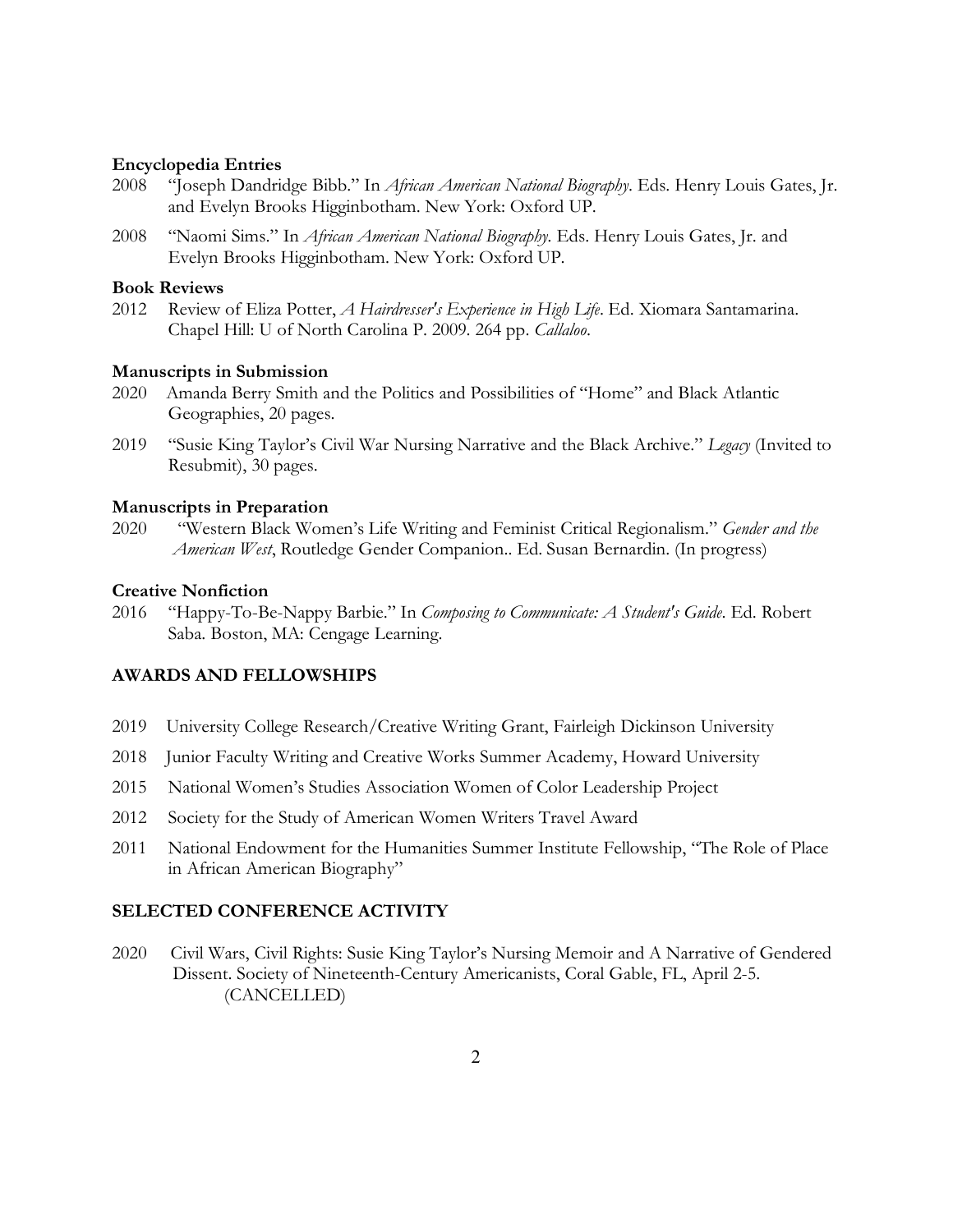- 2019 Black Women's Western Geographies. Western Literature Association, Estes Park, CO, Sept. 18-21.
- 2018 Womanist Theology and Gendered-Racial Protest in Two Autobiographies by U.S. Evangelical Women, Society for the Study of American Women Writers, Denver, CO, Nov. 7-11.
- 2018 Post-Marital Agency, Collaborative Authorship, and Mobile Couplehood in *Twice Sold, Twice Ransomed*. Western Literature Association, St. Louis, Missouri, Oct. 24-27.
- 2018 Amanda Berry Smith and the Politics of Home, Mobility, and Diasporic Identity. The Society for the Study of the Multi-Ethnic Literature of the United States, Las Vegas, Nevada, May 3-6.
- 2018 Uses of Black Feminist Pedagogy and Early African American Texts in the First-Year HBCU Classroom. Symposium. Symposium on Teaching Composition and Rhetoric at HBCUs, Howard University, Washington, DC, March 29-30.
- 2018 Post-Marital Agency, Collaborative Authorship, and Mobile Couplehood in *Twice Sold, Twice Ransomed*, The Society of Nineteenth-Century Americanists, Albuquerque, NM, March 22- 25.
- 2017 The Whitney Plantation: Black Geographies as Counter-Narratives in Plantation Tourism, Society of Early Americanists, Tulsa, Oklahoma, March 2-4.

## **SELECTED TEACHING EXPERIENCE**

#### **Fairleigh Dickinson University, Assistant Professor**

Introduction to Short Story (Spring 2020, one section) Literaure of the American West (Spring 2020, one section, online) American Literature II (fall 2019, one section) African American Literature (fall 2019, one section) Women's Voices International Survey (fall 2019, one section, online) Masterpieces of World Literature II (spring 2019, two sections; spring 2020, one section) Research and Argument (spring 2019, one section) Major American Writers (fall 2018, one section) Introduction to Rhetoric and Inquiry (fall 2018, two sections)

## **The University of Maryland Global Campus, Associate Adjunct Lecturer**

African American Authors 1900-present (fall 2017, fall 2018, spring 2019, fall 2019, spring 2020, one section)

## **Howard University, Lecturer**

Persuasive Writing and Research (spring 2018, four sections) Writing, Literacy, and Discourse (fall 2017, four sections)